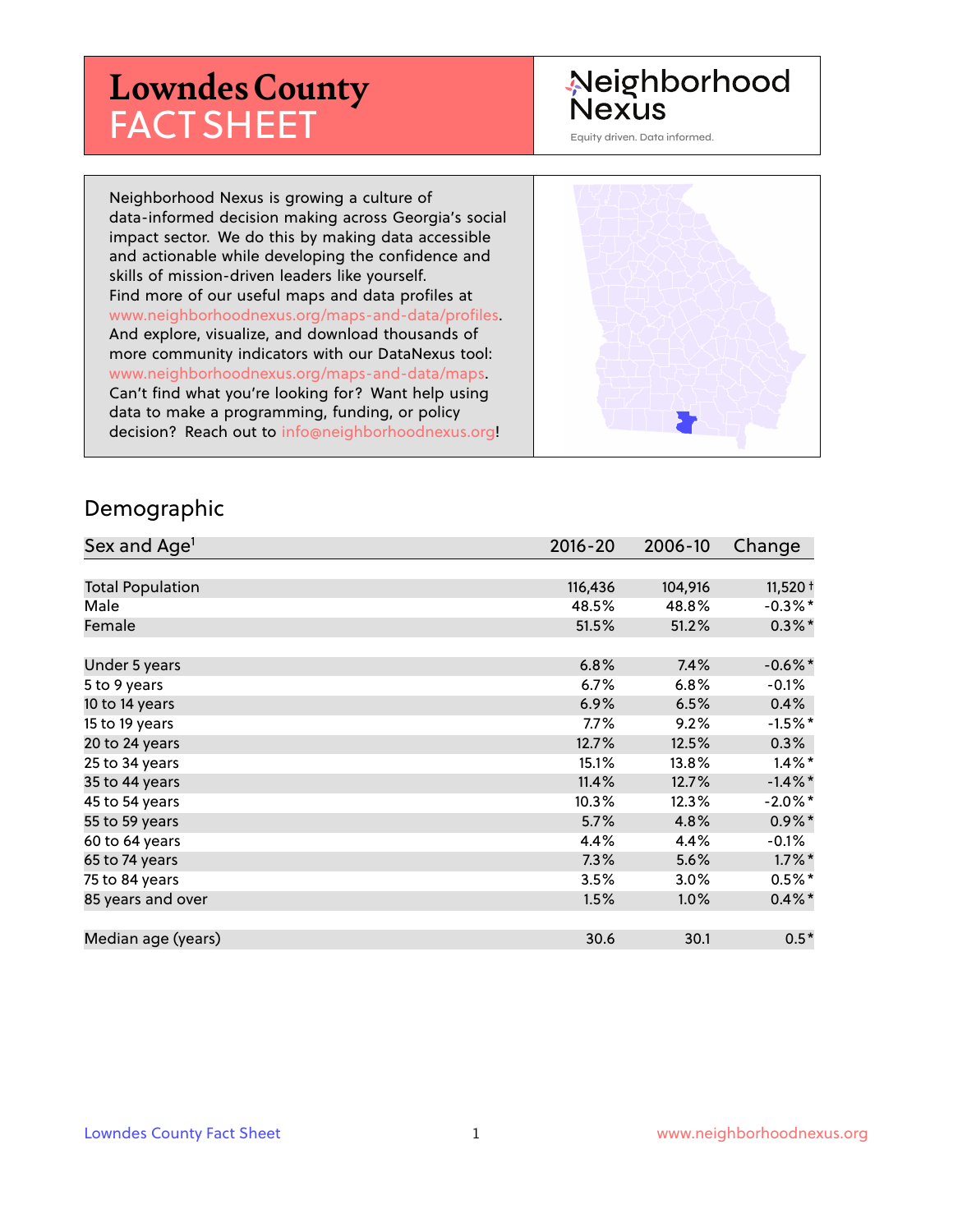## Demographic, continued...

| Race <sup>2</sup>                                            | $2016 - 20$ | 2006-10 | Change      |
|--------------------------------------------------------------|-------------|---------|-------------|
| <b>Total population</b>                                      | 116,436     | 104,916 | 11,520 +    |
| One race                                                     | 97.0%       | 97.9%   | $-0.9%$ *   |
| White                                                        | 55.8%       | 58.7%   | $-2.9\%$ *  |
| <b>Black or African American</b>                             | 36.9%       | 35.4%   | $1.6\%$ *   |
| American Indian and Alaska Native                            | 0.5%        | 0.2%    | $0.3\%$ *   |
| Asian                                                        | 1.5%        | 1.3%    | 0.1%        |
| Native Hawaiian and Other Pacific Islander                   | 0.1%        | 0.0%    | 0.1%        |
| Some other race                                              | 2.1%        | 2.3%    | $-0.1%$     |
| Two or more races                                            | 3.0%        | 2.1%    | $0.9\%$ *   |
| Race alone or in combination with other race(s) <sup>3</sup> | $2016 - 20$ | 2006-10 | Change      |
| Total population                                             | 116,436     | 104,916 | 11,520 +    |
| White                                                        | 58.3%       | 60.4%   | $-2.1\%$ *  |
| <b>Black or African American</b>                             | 38.2%       | 36.2%   | $2.0\%$ *   |
| American Indian and Alaska Native                            | 1.1%        | 0.8%    | $0.3\%*$    |
| Asian                                                        | 2.7%        | 1.9%    | $0.8\%$ *   |
| Native Hawaiian and Other Pacific Islander                   | 0.3%        | 0.0%    | $0.2%$ *    |
| Some other race                                              | 2.6%        | 2.8%    | $-0.1%$     |
| Hispanic or Latino and Race <sup>4</sup>                     | $2016 - 20$ | 2006-10 | Change      |
| Total population                                             | 116,436     | 104,916 | $11,520 +$  |
| Hispanic or Latino (of any race)                             | 5.8%        | 4.4%    | $1.4\%$ †   |
| Not Hispanic or Latino                                       | 94.2%       | 95.6%   | $-1.4%$ †   |
| White alone                                                  | 53.1%       | 56.9%   | $-3.7%$ *   |
| Black or African American alone                              | 36.8%       | 35.2%   | $1.7\%$ *   |
| American Indian and Alaska Native alone                      | 0.3%        | 0.2%    | 0.0%        |
| Asian alone                                                  | 1.5%        | 1.3%    | 0.1%        |
| Native Hawaiian and Other Pacific Islander alone             | 0.1%        | 0.0%    | 0.1%        |
| Some other race alone                                        | 0.1%        | 0.3%    | $-0.1%$     |
| Two or more races                                            | 2.3%        | 1.7%    | $0.6\%$ *   |
| U.S. Citizenship Status <sup>5</sup>                         | $2016 - 20$ | 2006-10 | Change      |
| Foreign-born population                                      | 3,978       | 4,353   | $-375$      |
| Naturalized U.S. citizen                                     | 45.8%       | 33.7%   | 12.1%*      |
| Not a U.S. citizen                                           | 54.2%       | 66.3%   | $-12.1\%$ * |
| Citizen, Voting Age Population <sup>6</sup>                  | $2016 - 20$ | 2006-10 | Change      |
|                                                              |             |         |             |
| Citizen, 18 and over population                              | 86,455      | 76,352  | $10,103*$   |
| Male                                                         | 47.7%       | 48.2%   | $-0.5%$ *   |
| Female                                                       | 52.3%       | 51.8%   | $0.5%$ *    |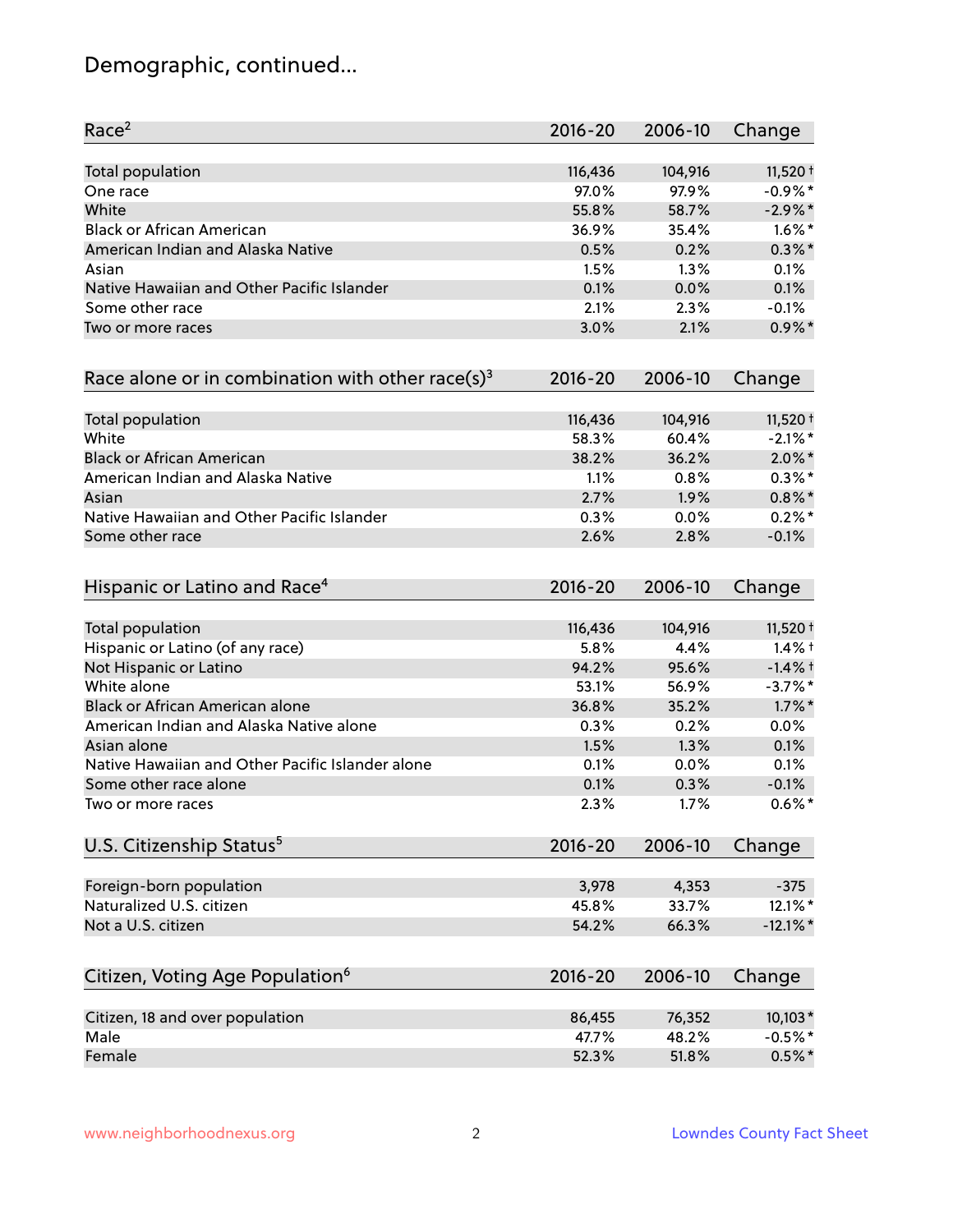#### Economic

| Income <sup>7</sup>                                 | $2016 - 20$ | 2006-10 | Change     |
|-----------------------------------------------------|-------------|---------|------------|
|                                                     |             |         |            |
| All households                                      | 42,755      | 38,358  | 4,397*     |
| Less than \$10,000                                  | 14.1%       | 11.1%   | $2.9\%*$   |
| \$10,000 to \$14,999                                | 4.4%        | 6.7%    | $-2.3\%$ * |
| \$15,000 to \$24,999                                | 12.5%       | 14.3%   | $-1.8%$    |
| \$25,000 to \$34,999                                | 10.0%       | 13.0%   | $-3.1\%$ * |
| \$35,000 to \$49,999                                | 11.2%       | 15.0%   | $-3.8\%$ * |
| \$50,000 to \$74,999                                | 18.6%       | 18.3%   | 0.3%       |
| \$75,000 to \$99,999                                | 11.6%       | 9.9%    | $1.7\%$ *  |
| \$100,000 to \$149,999                              | 11.0%       | 8.3%    | $2.7\%$ *  |
| \$150,000 to \$199,999                              | 3.7%        | 1.9%    | $1.9\%$ *  |
| \$200,000 or more                                   | 2.9%        | 1.4%    | $1.5\%$ *  |
| Median household income (dollars)                   | 46,113      | 39,096  | 7,017*     |
| Mean household income (dollars)                     | 63,645      | 52,709  | 10,935*    |
| With earnings                                       | 74.1%       | 81.2%   | $-7.1\%$ * |
| Mean earnings (dollars)                             | 64,417      | 51,033  | 13,384*    |
| <b>With Social Security</b>                         | 27.1%       | 25.1%   | $2.0\%$ *  |
| Mean Social Security income (dollars)               | 17,664      | 13,524  | 4,139*     |
| With retirement income                              | 19.1%       | 17.2%   | $1.9\%$ *  |
| Mean retirement income (dollars)                    | 31,123      | 23,277  | 7,846*     |
| With Supplemental Security Income                   | 4.2%        | 4.4%    | $-0.3%$    |
| Mean Supplemental Security Income (dollars)         | 8,802       | 7,654   | $1,149*$   |
| With cash public assistance income                  | 1.7%        | 1.4%    | 0.3%       |
| Mean cash public assistance income (dollars)        | 1,985       | 3,035   | $-1,049*$  |
| With Food Stamp/SNAP benefits in the past 12 months | 17.8%       | 13.6%   | $4.2\%$ *  |
|                                                     |             |         |            |
| Families                                            | 26,870      | 25,490  | 1,380*     |
| Less than \$10,000                                  | 10.5%       | 7.2%    | $3.3\%$ *  |
| \$10,000 to \$14,999                                | 2.0%        | 4.5%    | $-2.5%$ *  |
| \$15,000 to \$24,999                                | 8.1%        | 12.3%   | $-4.3\%$ * |
| \$25,000 to \$34,999                                | 8.8%        | 13.2%   | $-4.3\%$ * |
| \$35,000 to \$49,999                                | 10.9%       | 14.3%   | $-3.3\%$ * |
| \$50,000 to \$74,999                                | 19.7%       | 20.9%   | $-1.2%$    |
| \$75,000 to \$99,999                                | 14.6%       | 12.0%   | $2.6\%$ *  |
| \$100,000 to \$149,999                              | 16.6%       | 11.4%   | $5.2\%$ *  |
| \$150,000 to \$199,999                              | 5.1%        | 2.4%    | $2.7\%$ *  |
| \$200,000 or more                                   | 3.8%        | 1.9%    | $1.9\%$ *  |
| Median family income (dollars)                      | 61,235      | 48,296  | 12,939*    |
| Mean family income (dollars)                        | 78,157      | 60,716  | 17,441*    |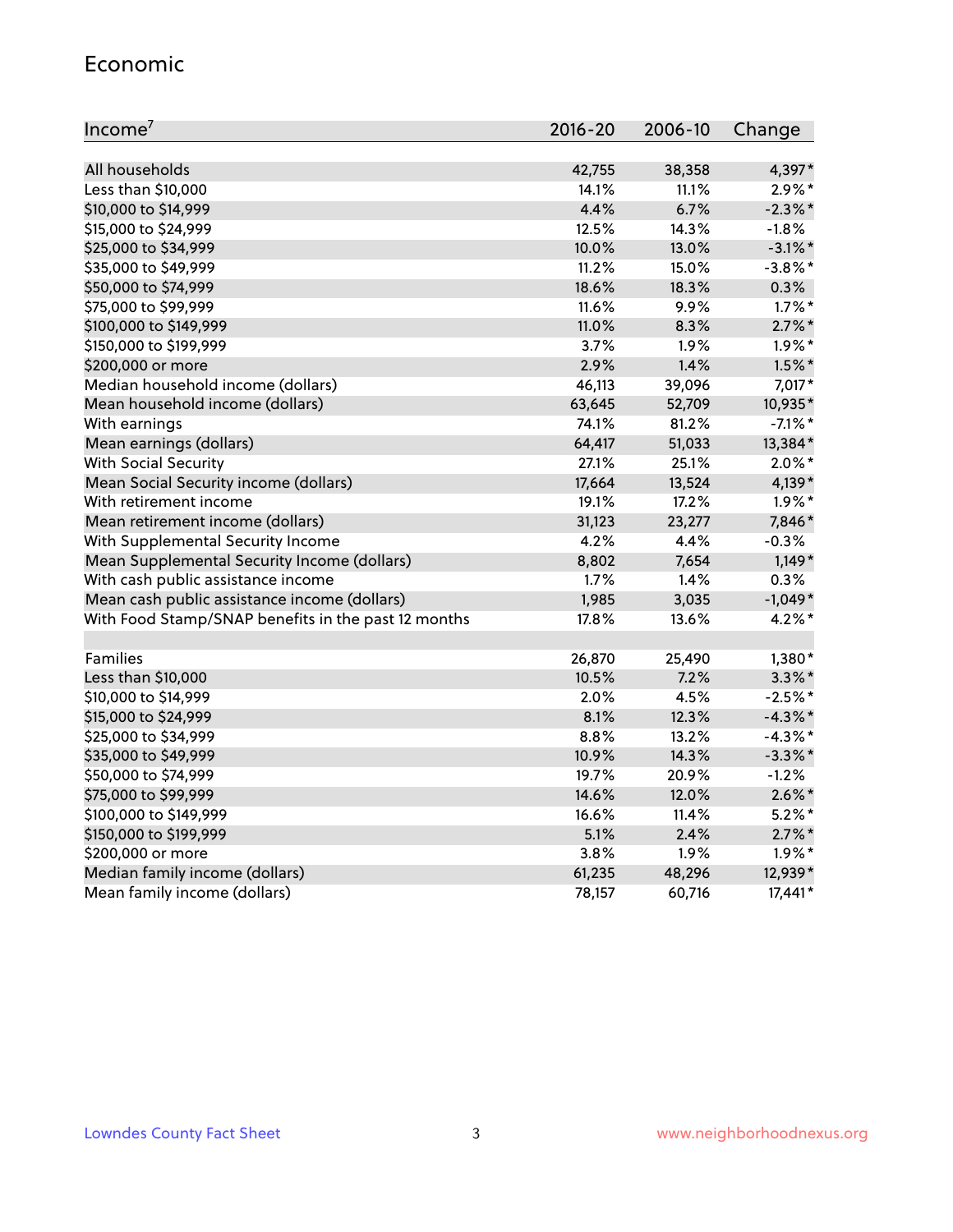#### Economic, continued...

| Income, continued <sup>8</sup>                                        | $2016 - 20$ | 2006-10 | Change    |
|-----------------------------------------------------------------------|-------------|---------|-----------|
|                                                                       |             |         |           |
| Nonfamily households                                                  | 15,885      | 12,868  | $3,017*$  |
| Median nonfamily income (dollars)                                     | 24,211      | 23,891  | 320       |
| Mean nonfamily income (dollars)                                       | 35,438      | 34,464  | 974       |
| Median earnings for workers (dollars)                                 | 29,113      | 21,564  | 7,549*    |
| Median earnings for male full-time, year-round workers                | 43,218      | 36,744  | $6,474*$  |
| (dollars)                                                             |             |         |           |
| Median earnings for female full-time, year-round workers<br>(dollars) | 32,614      | 28,546  | 4,068*    |
| Per capita income (dollars)                                           | 24,580      | 20,041  | 4,538*    |
|                                                                       |             |         |           |
| Families and People Below Poverty Level <sup>9</sup>                  | $2016 - 20$ | 2006-10 | Change    |
|                                                                       |             |         |           |
| <b>All families</b>                                                   | 16.6%       | 15.3%   | 1.3%      |
| With related children under 18 years                                  | 23.8%       | 23.1%   | 0.7%      |
| With related children under 5 years only                              | 17.9%       | 20.7%   | $-2.7%$   |
| Married couple families                                               | 9.0%        | 6.7%    | $2.3\%$ * |
| With related children under 18 years                                  | 10.0%       | 8.9%    | 1.1%      |
| With related children under 5 years only                              | 2.4%        | 6.1%    | $-3.7%$   |
| Families with female householder, no husband present                  | 37.2%       | 36.1%   | 1.1%      |
| With related children under 18 years                                  | 48.4%       | 46.7%   | 1.7%      |
| With related children under 5 years only                              | 47.5%       | 51.0%   | $-3.5%$   |
| All people                                                            | 22.7%       | 21.6%   | 1.0%      |
| Under 18 years                                                        | 29.3%       | 27.5%   | 1.8%      |
| Related children under 18 years                                       | 29.3%       | 27.3%   | 2.1%      |
| Related children under 5 years                                        | 28.0%       | 28.4%   | $-0.4%$   |
| Related children 5 to 17 years                                        | 29.9%       | 26.8%   | 3.1%      |
| 18 years and over                                                     | 20.5%       | 19.6%   | 0.9%      |
| 18 to 64 years                                                        | 21.7%       | 20.5%   | 1.3%      |
| 65 years and over                                                     | 14.2%       | 14.1%   | 0.1%      |
| People in families                                                    | 18.4%       | 17.1%   | 1.3%      |
| Unrelated individuals 15 years and over                               | 37.7%       | 39.4%   | $-1.7%$   |
|                                                                       |             |         |           |
| Non-Hispanic white people                                             | 12.6%       | 13.6%   | $-1.0%$   |
| Black or African-American people                                      | 35.5%       | 34.1%   | 1.4%      |
| Asian people                                                          | 27.1%       | 15.3%   | 11.8%     |
| Hispanic or Latino people                                             | 35.7%       | 30.3%   | 5.4%      |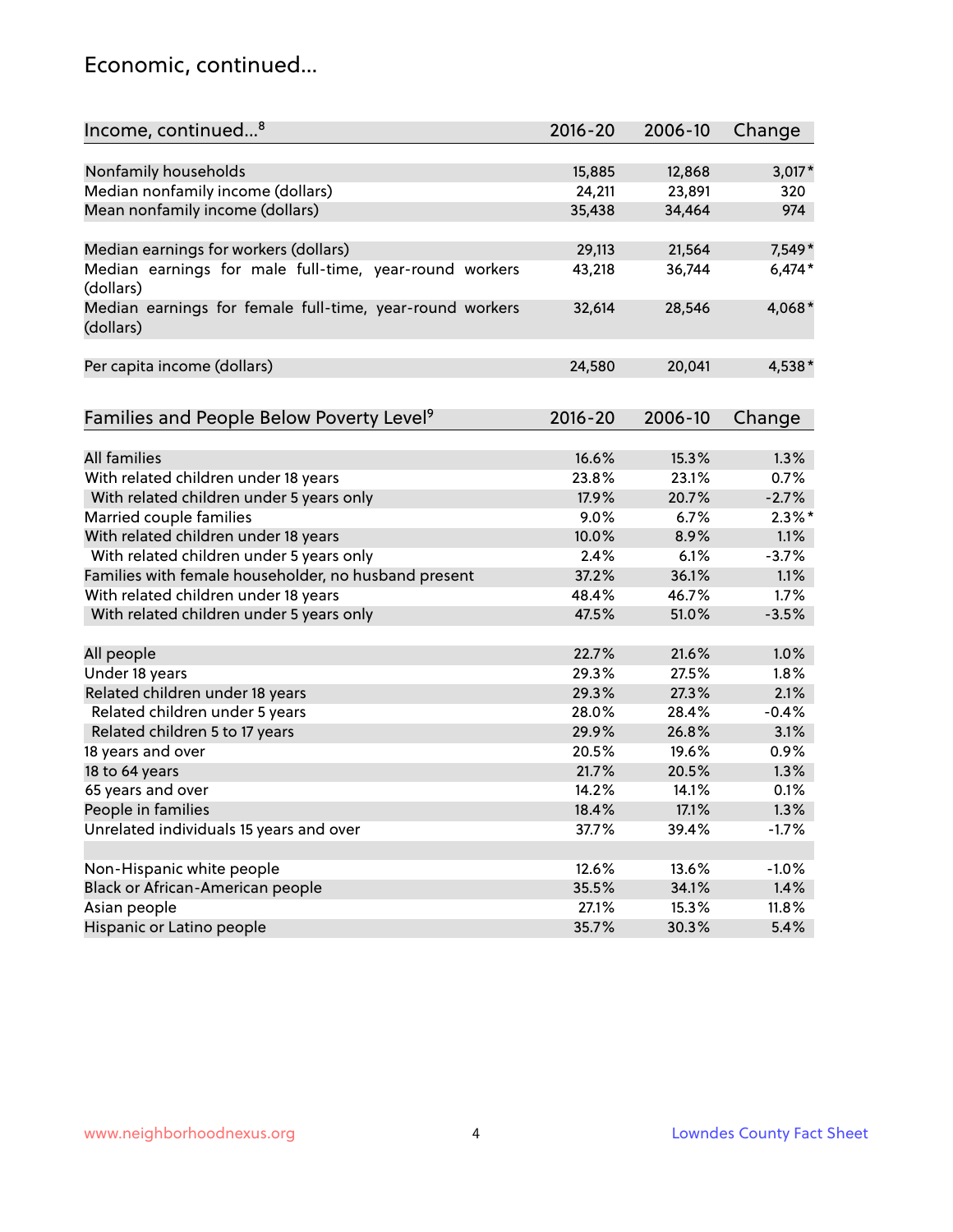## Employment

| Employment Status <sup>10</sup>                                                               | 2010        | 2020    | Change     |
|-----------------------------------------------------------------------------------------------|-------------|---------|------------|
| In Labor Force                                                                                | 51,599      | 51,019  | 51,019     |
| <b>Unemployment Rate</b>                                                                      | 6.0%        | 9.6%    | $-3.6%$    |
| Industry <sup>11</sup>                                                                        | $2016 - 20$ | 2006-10 | Change     |
|                                                                                               |             |         |            |
| Civilian employed population 16 years and over                                                | 48,334      | 46,044  | $2,290*$   |
| Agriculture, forestry, fishing and hunting, and mining                                        | 1.2%        | 1.2%    | 0.0%       |
| Construction                                                                                  | 5.8%        | 6.8%    | $-0.9%$    |
| Manufacturing                                                                                 | 8.1%        | 8.3%    | $-0.2%$    |
| Wholesale trade                                                                               | 2.6%        | 2.3%    | 0.3%       |
| Retail trade                                                                                  | 16.2%       | 16.4%   | $-0.2%$    |
| Transportation and warehousing, and utilities                                                 | 4.7%        | 4.8%    | $-0.1%$    |
| Information                                                                                   | 1.8%        | 1.2%    | $0.7%$ *   |
| Finance and insurance, and real estate and rental and leasing                                 | 4.0%        | 4.1%    | $-0.1%$    |
| Professional, scientific, and management, and administrative<br>and waste management services | 10.0%       | 7.7%    | $2.3\%$ *  |
| Educational services, and health care and social assistance                                   | 24.8%       | 24.6%   | 0.2%       |
| Arts, entertainment, and recreation, and accommodation and<br>food services                   | 11.3%       | 11.0%   | 0.3%       |
| Other services, except public administration                                                  | 3.9%        | 4.6%    | $-0.6%$    |
| <b>Public administration</b>                                                                  | 5.5%        | 7.2%    | $-1.7%$ *  |
| Occupation <sup>12</sup>                                                                      | $2016 - 20$ | 2006-10 | Change     |
|                                                                                               |             |         |            |
| Civilian employed population 16 years and over                                                | 48,334      | 46,044  | $2,290*$   |
| Management, business, science, and arts occupations                                           | 30.7%       | 28.7%   | $2.0\%$ *  |
| Service occupations                                                                           | 17.7%       | 18.8%   | $-1.1%$    |
| Sales and office occupations                                                                  | 27.6%       | 30.0%   | $-2.4\%$ * |
| Natural<br>resources,<br>construction,<br>and<br>maintenance<br>occupations                   | 8.5%        | 10.1%   | $-1.6\%$ * |
| Production, transportation, and material moving occupations                                   | 15.5%       | 12.5%   | $3.1\%$ *  |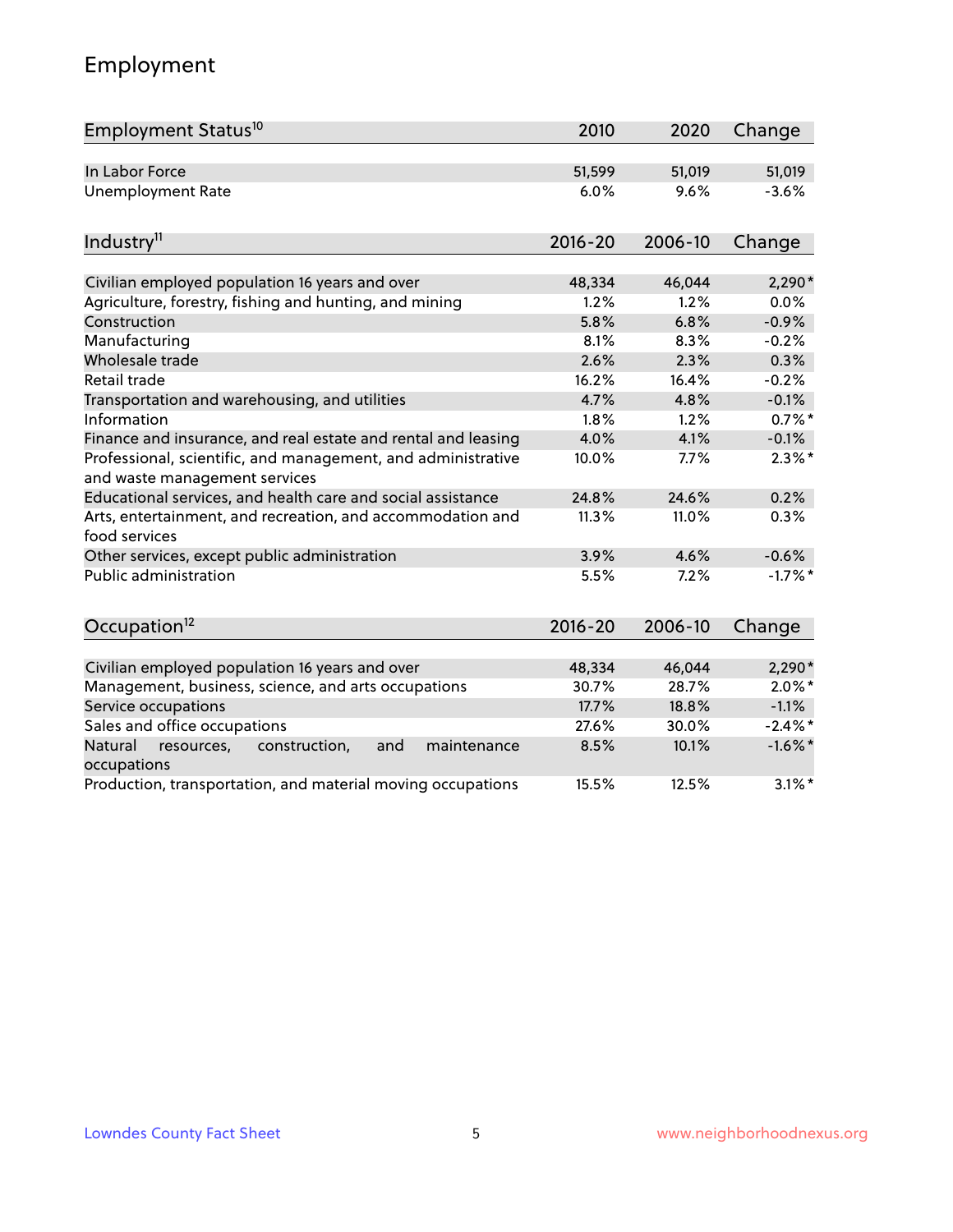## Employment, continued...

| Class of Worker <sup>13</sup>                          | $2016 - 20$ | 2006-10         | Change        |
|--------------------------------------------------------|-------------|-----------------|---------------|
| Civilian employed population 16 years and over         | 48,334      | 46,044          | 2,290*        |
| Private wage and salary workers                        | 77.7%       | 76.3%           | 1.5%          |
| Government workers                                     | 17.1%       | 19.5%           | $-2.4\%$ *    |
| Self-employed in own not incorporated business workers | 5.0%        | 4.1%            | $0.9\%*$      |
| <b>Unpaid family workers</b>                           | 0.2%        | 0.2%            | $-0.0%$       |
| Job Flows <sup>14</sup>                                | 2019        | 2010            | Change        |
|                                                        |             |                 |               |
| Total Jobs in county                                   | 48,096      | 46,770<br>56.2% | 1,326<br>1.3% |
| Held by residents of county                            | 57.4%       |                 |               |
| Held by non-residents of county                        | 42.6%       | 43.8%           | $-1.3%$       |
| Jobs by Industry Sector <sup>15</sup>                  | 2019        | 2010            | Change        |
| Total Jobs in county                                   | 48,096      | 46,770          | 1,326         |
| <b>Goods Producing sectors</b>                         | 15.4%       | 13.0%           | 2.4%          |
| Trade, Transportation, and Utilities sectors           | 22.8%       | 23.5%           | $-0.7%$       |
| All Other Services sectors                             | 61.8%       | 63.5%           | $-1.7%$       |
|                                                        |             |                 |               |
| Total Jobs in county held by county residents          | 27,628      | 26,276          | 1,352         |
| <b>Goods Producing sectors</b>                         | 13.9%       | 13.8%           | 0.1%          |
| Trade, Transportation, and Utilities sectors           | 18.4%       | 15.6%           | 2.8%          |
| All Other Services sectors                             | 67.8%       | 70.7%           | $-2.9%$       |
| Jobs by Earnings <sup>16</sup>                         | 2019        | 2010            | Change        |
| Total Jobs in county                                   | 48,096      | 46,770          | 1,326         |
| Jobs with earnings \$1250/month or less                | 28.4%       | 34.0%           | $-5.6%$       |
| Jobs with earnings \$1251/month to \$3333/month        | 40.2%       | 43.1%           | $-2.9%$       |
|                                                        | 31.4%       |                 |               |
| Jobs with earnings greater than \$3333/month           |             | 22.9%           | 8.5%          |
| Total Jobs in county held by county residents          | 27,628      | 26,276          | 1,352         |
| Jobs with earnings \$1250/month or less                | 28.0%       | 34.3%           | $-6.2%$       |
| Jobs with earnings \$1251/month to \$3333/month        | 40.6%       | 41.5%           | $-0.9\%$      |
| Jobs with earnings greater than \$3333/month           | 31.4%       | 24.2%           | 7.2%          |
| Jobs by Age of Worker <sup>17</sup>                    | 2019        | 2010            | Change        |
|                                                        |             |                 |               |
| Total Jobs in county                                   | 48,096      | 46,770          | 1,326         |
| Jobs with workers age 29 or younger                    | 27.1%       | 28.7%           | $-1.7%$       |
| Jobs with workers age 30 to 54                         | 51.5%       | 55.5%           | $-4.1%$       |
| Jobs with workers age 55 or older                      | 21.5%       | 15.8%           | 5.7%          |
|                                                        |             |                 |               |
| Total Jobs in county held by county residents          | 27,628      | 26,276          | 1,352         |
| Jobs with workers age 29 or younger                    | 26.0%       | 27.3%           | $-1.3%$       |
| Jobs with workers age 30 to 54                         | 51.7%       | 55.6%           | $-3.9%$       |
| Jobs with workers age 55 or older                      | 22.2%       | 17.1%           | 5.1%          |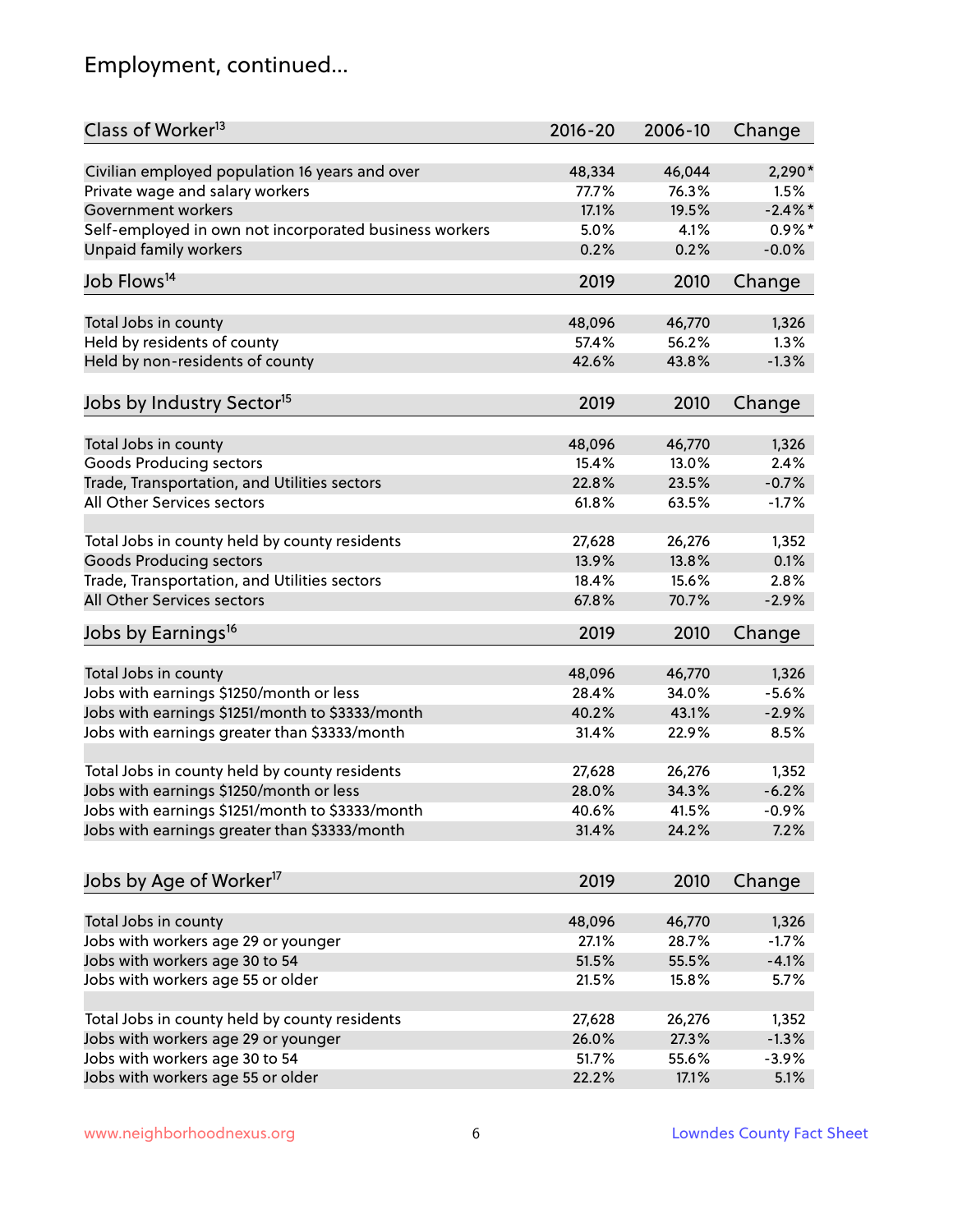#### Education

| Early Learning <sup>18</sup>                        |               |               | 2022         |
|-----------------------------------------------------|---------------|---------------|--------------|
| Licensed Capacity of Early Learning Centers         |               |               | 3,890        |
| Licenced capacity per 1,000 children ages 0-4       |               |               | 487.4        |
| School Enrollment <sup>19</sup>                     | 2022          | 2010          | Change       |
|                                                     |               |               |              |
| <b>Enrolled in Public School</b>                    | 18,939        | 17,628        | 1,311        |
| White                                               | 37.3%         | 46.5%         | $-9.2%$      |
| <b>Black or African-American</b>                    | 47.0%<br>1.3% | 43.9%<br>1.1% | 3.1%<br>0.2% |
| Asian                                               | 0.1%          |               |              |
| Native American<br>Pacific Islander                 |               | 0.0%          | 0.1%         |
| <b>Biracial or Multi-Racial</b>                     | 0.1%<br>4.2%  | 0.0%<br>2.8%  | 0.0%<br>1.5% |
|                                                     |               |               |              |
| Hispanic or Latino                                  | $9.9\%$       | 5.3%          | 4.6%         |
| Georgia Milestones: 3rd Grade Reading <sup>20</sup> |               |               | 2019         |
|                                                     |               |               |              |
| Number of Students Tested                           |               |               | 1,434        |
| Proficient or Distinguished                         |               |               | 36.8%        |
| Georgia Milestones: 8th Grade Math <sup>21</sup>    |               |               | 2019         |
| Number of Students Tested                           |               |               | 1,372        |
| Proficient or Distinguished                         |               |               | 49.1%        |
| Graduation Rates <sup>22</sup>                      | 2021          | 2012          | Change       |
|                                                     |               |               |              |
| Cohort                                              | 1,060         | 1,379         | $-319$       |
| <b>High School Graduation Rate</b>                  | 91.6%         | 67.4%         | 24.2%        |
| Educational Attainment <sup>23</sup>                | $2016 - 20$   | 2006-10       | Change       |
|                                                     |               |               |              |
| Population 25 years and over                        | 68,849        | 60,458        | 8,391*       |
| Less than 9th grade                                 | 3.5%          | 5.7%          | $-2.2\%$ *   |
| 9th to 12th grade, no diploma                       | 8.2%          | 11.4%         | $-3.2\%$ *   |
| High school graduate (includes equivalency)         | 32.7%         | 31.6%         | 1.1%         |
| Some college, no degree                             | 20.7%         | 21.7%         | $-1.1%$      |
| Associate's degree                                  | 8.8%          | 7.3%          | $1.5\%$ *    |
| Bachelor's degree                                   | 15.9%         | 14.0%         | $1.9\%$ *    |
| Graduate or professional degree                     | 10.3%         | 8.3%          | $2.0\%$ *    |
|                                                     |               |               |              |
| Percent high school graduate or higher              | 88.3%         | 82.9%         | $5.4\%$ *    |
| Percent bachelor's degree or higher                 | 26.2%         | 22.3%         | $3.9\%$ *    |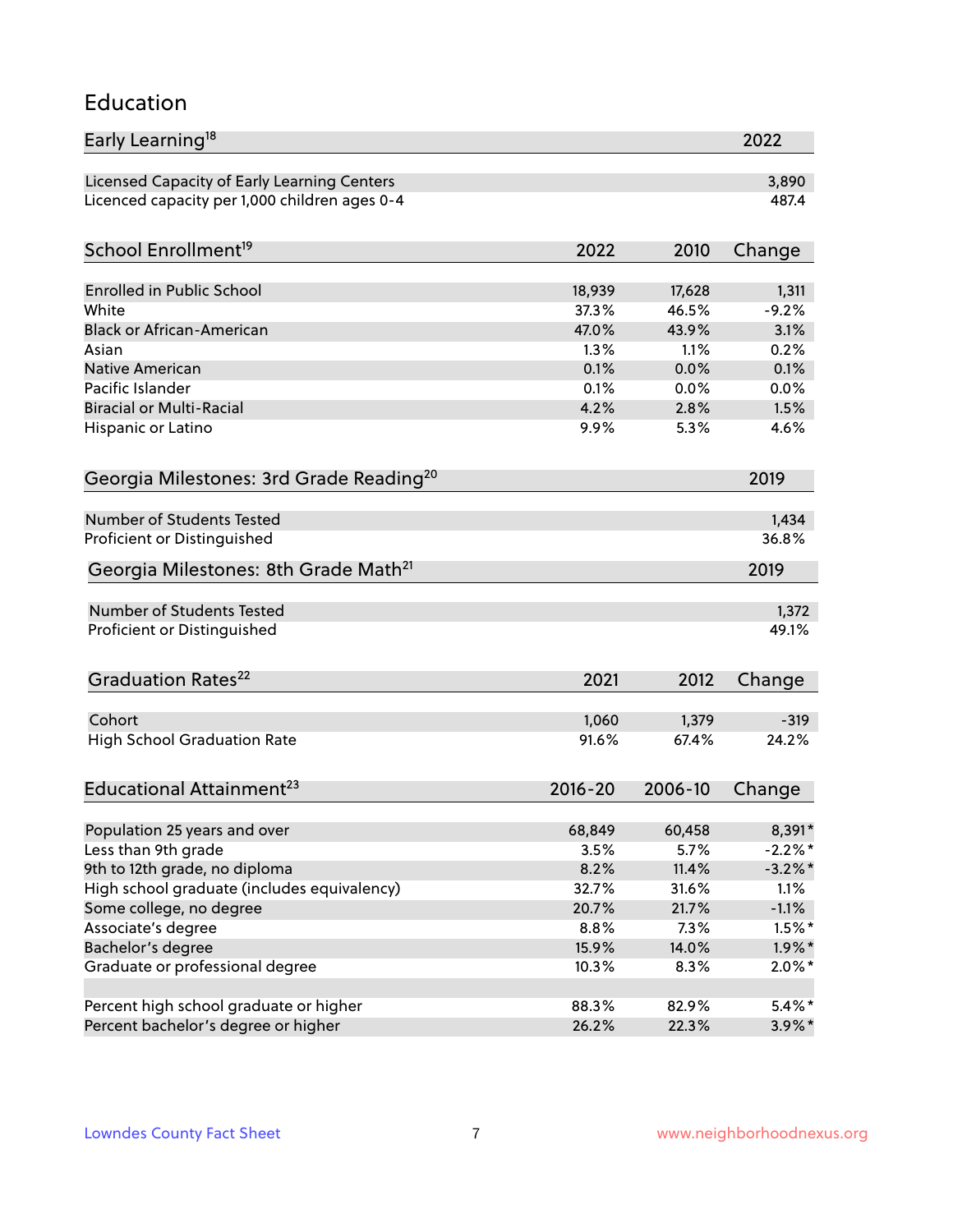#### Housing

| Households by Type <sup>24</sup>                     | 2016-20     | 2006-10 | Change           |
|------------------------------------------------------|-------------|---------|------------------|
|                                                      |             |         |                  |
| <b>Total households</b>                              | 42,755      | 38,358  | 4,397*           |
| Family households (families)                         | 62.8%       | 66.5%   | $-3.6\%$ *       |
| With own children under 18 years                     | 28.8%       | 32.0%   | $-3.2\%$ *       |
| Married-couple family                                | 42.4%       | 44.4%   | $-2.0\%$ *       |
| With own children of the householder under 18 years  | 16.8%       | 19.8%   | $-3.0\%$ *       |
| Male householder, no wife present, family            | 4.5%        | 4.7%    | $-0.2%$          |
| With own children of the householder under 18 years  | 2.8%        | 2.2%    | 0.6%             |
| Female householder, no husband present, family       | 15.9%       | 17.3%   | $-1.4%$          |
| With own children of the householder under 18 years  | 9.2%        | 9.9%    | $-0.7%$          |
| Nonfamily households                                 | 37.2%       | 33.5%   | $3.6\%$ *        |
| Householder living alone                             | 28.9%       | 25.4%   | $3.5%$ *         |
| 65 years and over                                    | 10.0%       | 7.8%    | $2.2\%$ *        |
| Households with one or more people under 18 years    | 32.0%       | 36.2%   | $-4.1%$ *        |
| Households with one or more people 65 years and over | 24.2%       | 19.9%   | $4.3\%$ *        |
|                                                      |             |         |                  |
| Average household size                               | 2.62        | 2.62    | 0.00             |
| Average family size                                  | 3.25        | 3.13    | $0.12*$          |
| Housing Occupancy <sup>25</sup>                      | $2016 - 20$ | 2006-10 | Change           |
|                                                      |             |         |                  |
| Total housing units                                  | 48,525      | 42,519  | $6,006*$         |
| Occupied housing units                               | 88.1%       | 90.2%   | $-2.1\%$ *       |
| Vacant housing units                                 | 11.9%       | 9.8%    | $2.1\%$ *        |
| Homeowner vacancy rate                               | 2.4         | 1.4     | 1.0 <sub>1</sub> |
| Rental vacancy rate                                  | 9.3         | 4.9     | $4.4*$           |
| Units in Structure <sup>26</sup>                     | $2016 - 20$ | 2006-10 | Change           |
| Total housing units                                  | 48,525      | 42,519  | $6,006*$         |
| 1-unit, detached                                     | 66.4%       | 66.1%   | 0.3%             |
| 1-unit, attached                                     | 2.0%        | 2.0%    | $-0.0%$          |
| 2 units                                              | 2.8%        | 3.1%    | $-0.3%$          |
| 3 or 4 units                                         | 4.3%        | 3.6%    | 0.7%             |
|                                                      |             |         |                  |
| 5 to 9 units                                         | 7.9%        | 7.0%    | 0.9%             |
| 10 to 19 units                                       | 4.3%        | 2.6%    | $1.6\%$ *        |
| 20 or more units                                     | 3.1%        | 2.8%    | 0.3%             |
| Mobile home                                          | 9.0%        | 12.8%   | $-3.7\%$ *       |
| Boat, RV, van, etc.                                  | 0.2%        | 0.0%    | $0.1\%$ *        |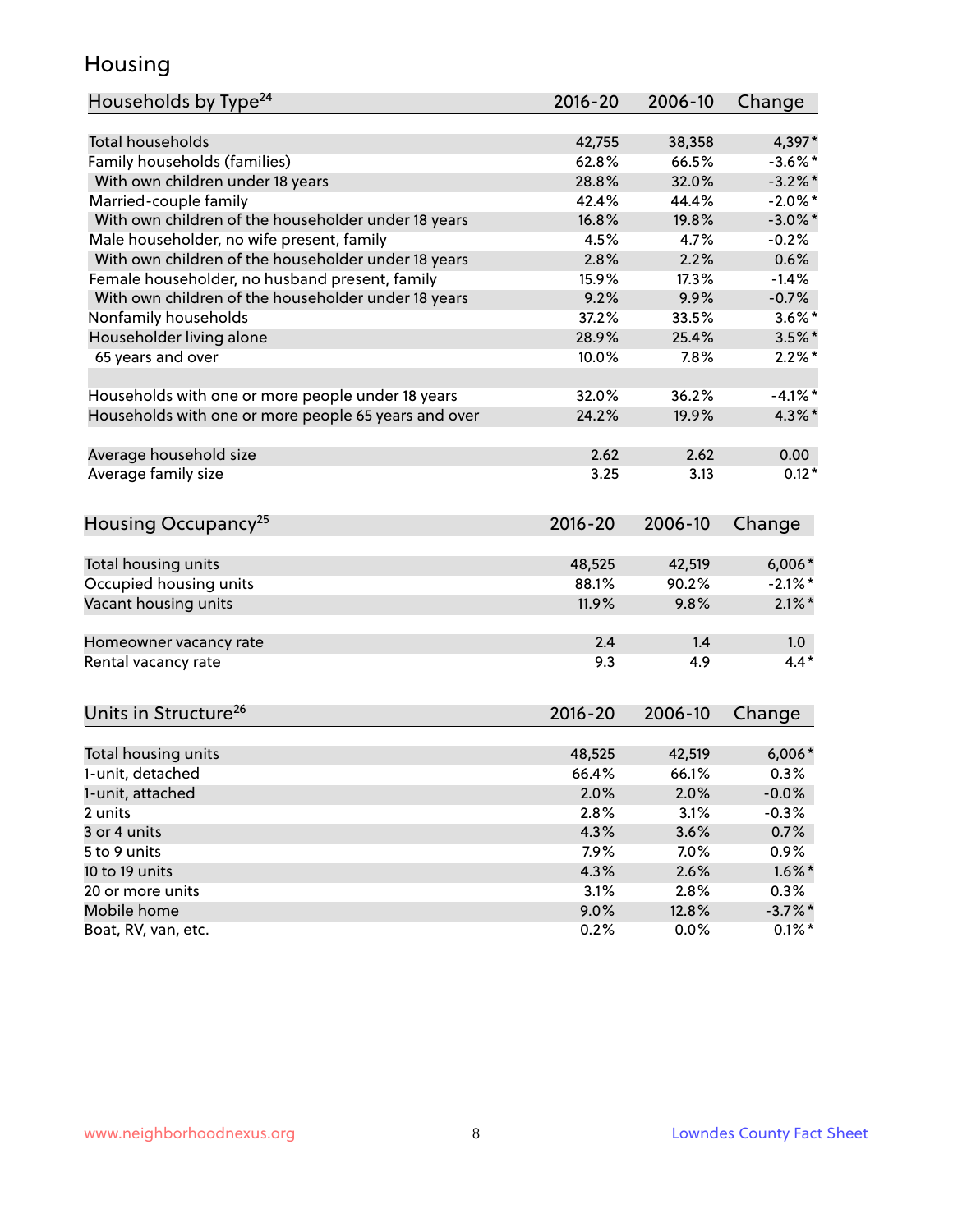## Housing, Continued...

| Year Structure Built <sup>27</sup>             | 2016-20     | 2006-10 | Change     |
|------------------------------------------------|-------------|---------|------------|
| Total housing units                            | 48,525      | 42,519  | $6,006*$   |
| Built 2014 or later                            | 3.9%        | (X)     | (X)        |
| Built 2010 to 2013                             | 3.5%        | (X)     | (X)        |
| Built 2000 to 2009                             | 22.5%       | 20.0%   | $2.4\%$ *  |
| Built 1990 to 1999                             | 21.5%       | 20.8%   | 0.7%       |
| Built 1980 to 1989                             | 14.4%       | 16.9%   | $-2.5%$ *  |
| Built 1970 to 1979                             | 14.3%       | 16.0%   | $-1.8\%$ * |
| Built 1960 to 1969                             | 7.4%        | 8.4%    | $-1.0%$    |
| Built 1950 to 1959                             | 6.5%        | 9.6%    | $-3.1\%$ * |
| Built 1940 to 1949                             | 2.6%        | 3.5%    | $-0.9%$    |
| Built 1939 or earlier                          | 3.4%        | 4.7%    | $-1.3\%$ * |
| Housing Tenure <sup>28</sup>                   | $2016 - 20$ | 2006-10 | Change     |
| Occupied housing units                         | 42,755      | 38,358  | 4,397*     |
| Owner-occupied                                 | 52.5%       | 59.1%   | $-6.6\%$ * |
| Renter-occupied                                | 47.5%       | 40.9%   | $6.6\%$ *  |
| Average household size of owner-occupied unit  | 2.71        | 2.60    | $0.11*$    |
| Average household size of renter-occupied unit | 2.52        | 2.64    | $-0.12*$   |
| Residence 1 Year Ago <sup>29</sup>             | 2016-20     | 2006-10 | Change     |
| Population 1 year and over                     | 115,108     | 103,302 | 11,806*    |
| Same house                                     | 85.7%       | 77.5%   | $8.2\%$ *  |
| Different house in the U.S.                    | 13.8%       | 22.0%   | $-8.2\%$ * |
| Same county                                    | 6.7%        | 12.4%   | $-5.7%$ *  |
| Different county                               | 7.1%        | 9.6%    | $-2.5%$ *  |
| Same state                                     | 3.4%        | 5.2%    | $-1.8\%$ * |
| Different state                                | 3.7%        | 4.4%    | $-0.7%$    |
| Abroad                                         | 0.5%        | 0.5%    | $-0.0%$    |
| Value of Housing Unit <sup>30</sup>            | $2016 - 20$ | 2006-10 | Change     |
| Owner-occupied units                           | 22,454      | 22,665  | $-211$     |
| Less than \$50,000                             | 9.1%        | 15.2%   | $-6.1\%$ * |
| \$50,000 to \$99,999                           | 20.1%       | 21.3%   | $-1.2%$    |
| \$100,000 to \$149,999                         | 22.8%       | 23.2%   | $-0.4%$    |
| \$150,000 to \$199,999                         | 19.6%       | 17.4%   | $2.3\%$ *  |
| \$200,000 to \$299,999                         | 16.7%       | 13.7%   | $3.0\%$ *  |
| \$300,000 to \$499,999                         | 8.7%        | 6.5%    | $2.2\%$ *  |
| \$500,000 to \$999,999                         | 2.8%        | 2.4%    | 0.4%       |
| \$1,000,000 or more                            | 0.3%        | 0.4%    | $-0.2%$    |
| Median (dollars)                               | 145,900     | 128,800 | 17,100*    |
| Mortgage Status <sup>31</sup>                  | $2016 - 20$ | 2006-10 | Change     |
| Owner-occupied units                           | 22,454      | 22,665  | $-211$     |
| Housing units with a mortgage                  | 61.0%       | 66.7%   | $-5.8\%$ * |
| Housing units without a mortgage               | 39.0%       | 33.3%   | $5.8\%$ *  |
|                                                |             |         |            |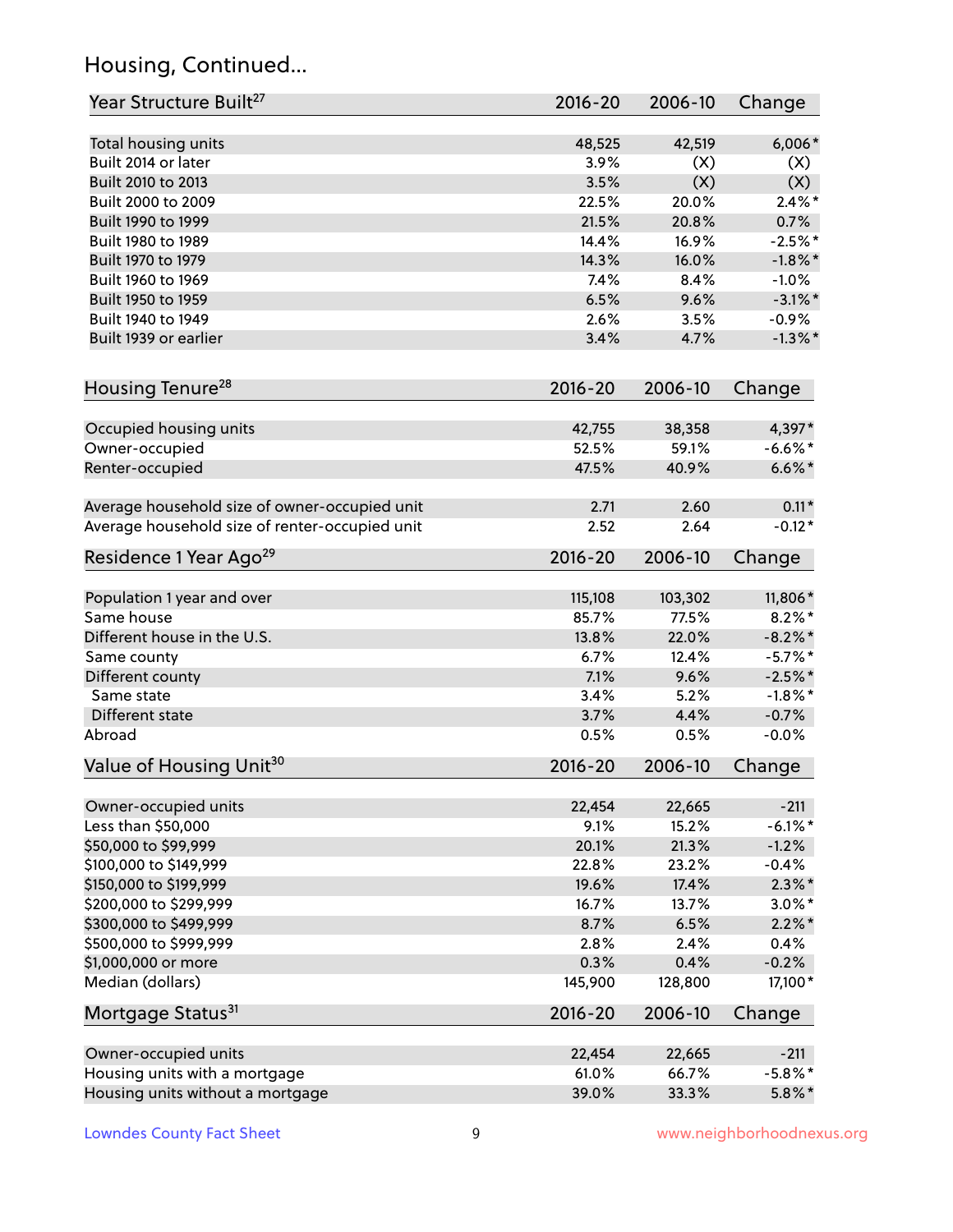## Housing, Continued...

| Selected Monthly Owner Costs <sup>32</sup>                                            | $2016 - 20$ | 2006-10 | Change     |
|---------------------------------------------------------------------------------------|-------------|---------|------------|
| Housing units with a mortgage                                                         | 13,693      | 15,125  | $-1,432*$  |
| Less than \$300                                                                       | 0.2%        | 0.5%    | $-0.3%$    |
| \$300 to \$499                                                                        | 2.4%        | 3.5%    | $-1.1%$    |
| \$500 to \$999                                                                        | 30.0%       | 39.1%   | $-9.0\%$ * |
| \$1,000 to \$1,499                                                                    | 40.8%       | 29.5%   | $11.2\%$ * |
| \$1,500 to \$1,999                                                                    | 15.9%       | 16.8%   | $-0.9%$    |
| \$2,000 to \$2,999                                                                    | 9.2%        | 8.3%    | 0.8%       |
| \$3,000 or more                                                                       | 1.6%        | 2.2%    | $-0.7%$    |
| Median (dollars)                                                                      | 1,191       | 1,090   | $101*$     |
| Housing units without a mortgage                                                      | 8,761       | 7,540   | $1,221*$   |
| Less than \$150                                                                       | 3.0%        | 5.8%    | $-2.8%$    |
| \$150 to \$249                                                                        | 17.3%       | 24.6%   | $-7.2\%$ * |
| \$250 to \$349                                                                        | 22.1%       | 31.8%   | $-9.7%$ *  |
| \$350 to \$499                                                                        | 33.2%       | 23.9%   | $9.3\%$ *  |
| \$500 to \$699                                                                        | 14.3%       | 10.0%   | 4.3%*      |
| \$700 or more                                                                         | 10.1%       | 3.9%    | $6.2\%$ *  |
| Median (dollars)                                                                      | 379         | 300     | $79*$      |
| Selected Monthly Owner Costs as a Percentage of<br>Household Income <sup>33</sup>     | $2016 - 20$ | 2006-10 | Change     |
| Housing units with a mortgage (excluding units where<br>SMOCAPI cannot be computed)   | 13,411      | 15,021  | $-1,610*$  |
| Less than 20.0 percent                                                                | 50.4%       | 39.8%   | 10.6%*     |
| 20.0 to 24.9 percent                                                                  | 14.3%       | 15.2%   | $-0.9%$    |
| 25.0 to 29.9 percent                                                                  | 11.4%       | 12.4%   | $-1.0%$    |
| 30.0 to 34.9 percent                                                                  | 7.4%        | 9.5%    | $-2.1\%$ * |
| 35.0 percent or more                                                                  | 16.4%       | 23.1%   | $-6.7\%$ * |
| Not computed                                                                          | 282         | 104     | $178*$     |
| Housing unit without a mortgage (excluding units where<br>SMOCAPI cannot be computed) | 8,339       | 7,463   | 876*       |
| Less than 10.0 percent                                                                | 51.9%       | 47.7%   | $4.2\%$ *  |
| 10.0 to 14.9 percent                                                                  | 17.6%       | 19.6%   | $-2.0%$    |
| 15.0 to 19.9 percent                                                                  | 9.9%        | 11.9%   | $-1.9%$    |
| 20.0 to 24.9 percent                                                                  | 5.7%        | 6.5%    | $-0.7%$    |
| 25.0 to 29.9 percent                                                                  | 4.1%        | 4.0%    | 0.1%       |
| 30.0 to 34.9 percent                                                                  | 1.5%        | 2.2%    | $-0.7%$    |
| 35.0 percent or more                                                                  | 9.2%        | 8.1%    | 1.1%       |
| Not computed                                                                          | 422         | 77      | 345*       |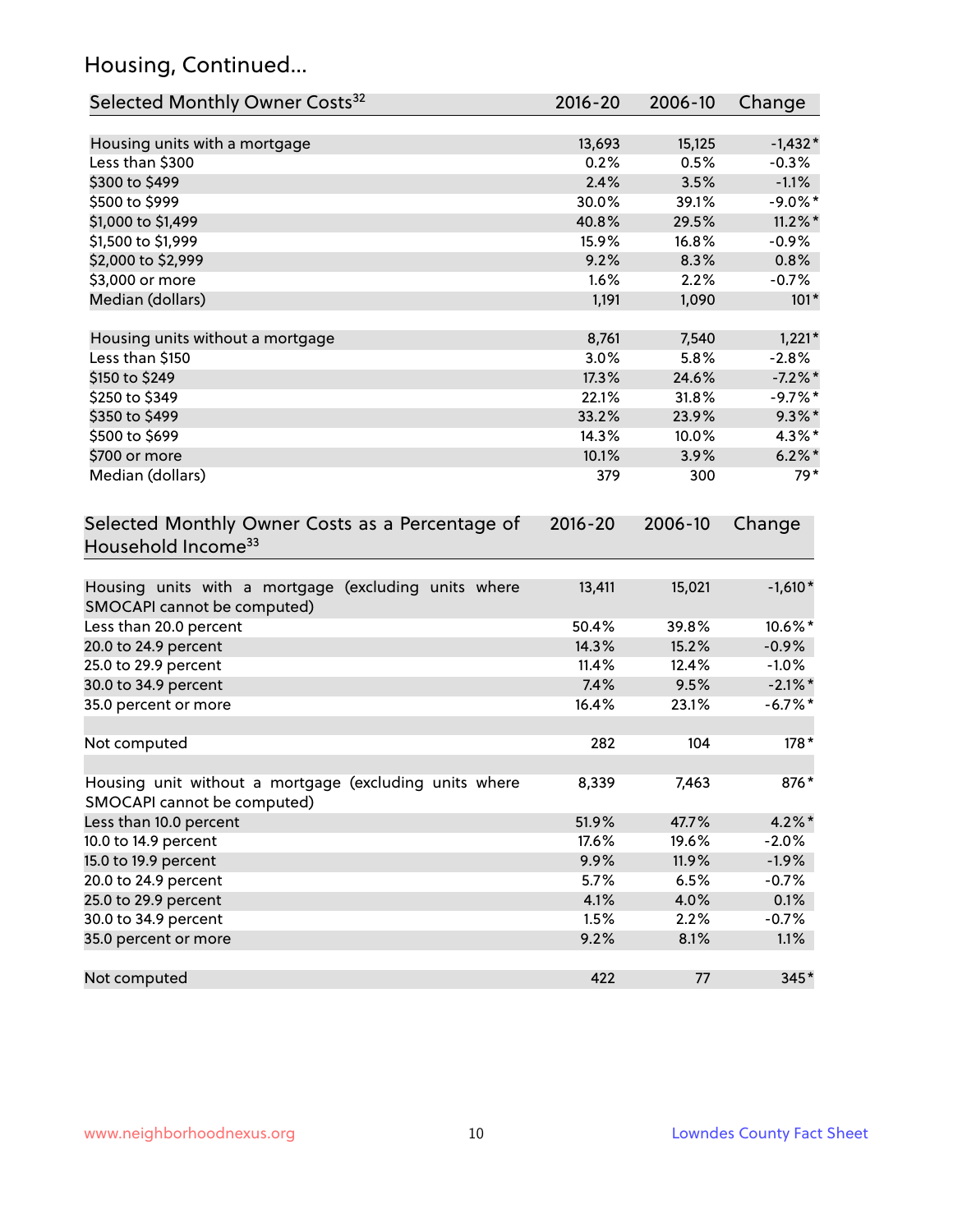## Housing, Continued...

| Gross Rent <sup>34</sup>                                                       | $2016 - 20$          | 2006-10          | Change      |
|--------------------------------------------------------------------------------|----------------------|------------------|-------------|
|                                                                                |                      |                  |             |
| Occupied units paying rent                                                     | 19,183               | 14,613           | 4,570*      |
| Less than \$200                                                                | 0.7%                 | 2.1%             | $-1.4\%$ *  |
| \$200 to \$499                                                                 | 11.0%                | 14.3%            | $-3.3\%$ *  |
| \$500 to \$749                                                                 | 30.7%                | 40.8%            | $-10.0\%$ * |
| \$750 to \$999                                                                 | 30.2%                | 26.4%            | 3.7%        |
| \$1,000 to \$1,499                                                             | 24.5%                | 13.4%            | $11.1\%$ *  |
| \$1,500 to \$1,999                                                             | 2.3%                 | 2.6%             | $-0.2%$     |
| \$2,000 or more                                                                | 0.6%                 | 0.5%             | 0.1%        |
| Median (dollars)                                                               | 813                  | 706              | $107*$      |
| No rent paid<br>Gross Rent as a Percentage of Household Income <sup>35</sup>   | 1,118<br>$2016 - 20$ | 1,080<br>2006-10 | 38          |
|                                                                                |                      |                  | Change      |
| Occupied units paying rent (excluding units where GRAPI<br>cannot be computed) | 17,355               | 14,281           | $3,074*$    |
| Less than 15.0 percent                                                         | 15.7%                | 11.8%            | $3.9\%$ *   |
| 15.0 to 19.9 percent                                                           | 10.6%                | 12.9%            | $-2.3%$     |
| 20.0 to 24.9 percent                                                           | 11.8%                | 11.4%            | 0.4%        |
| 25.0 to 29.9 percent                                                           | 11.5%                | 11.0%            | 0.5%        |
| 30.0 to 34.9 percent                                                           | 11.3%                | 8.6%             | $2.7\%$ *   |
| 35.0 percent or more                                                           | 39.2%                | 44.2%            | $-5.1\%$ *  |
| Not computed                                                                   | 2,946                | 1,412            | $1,534*$    |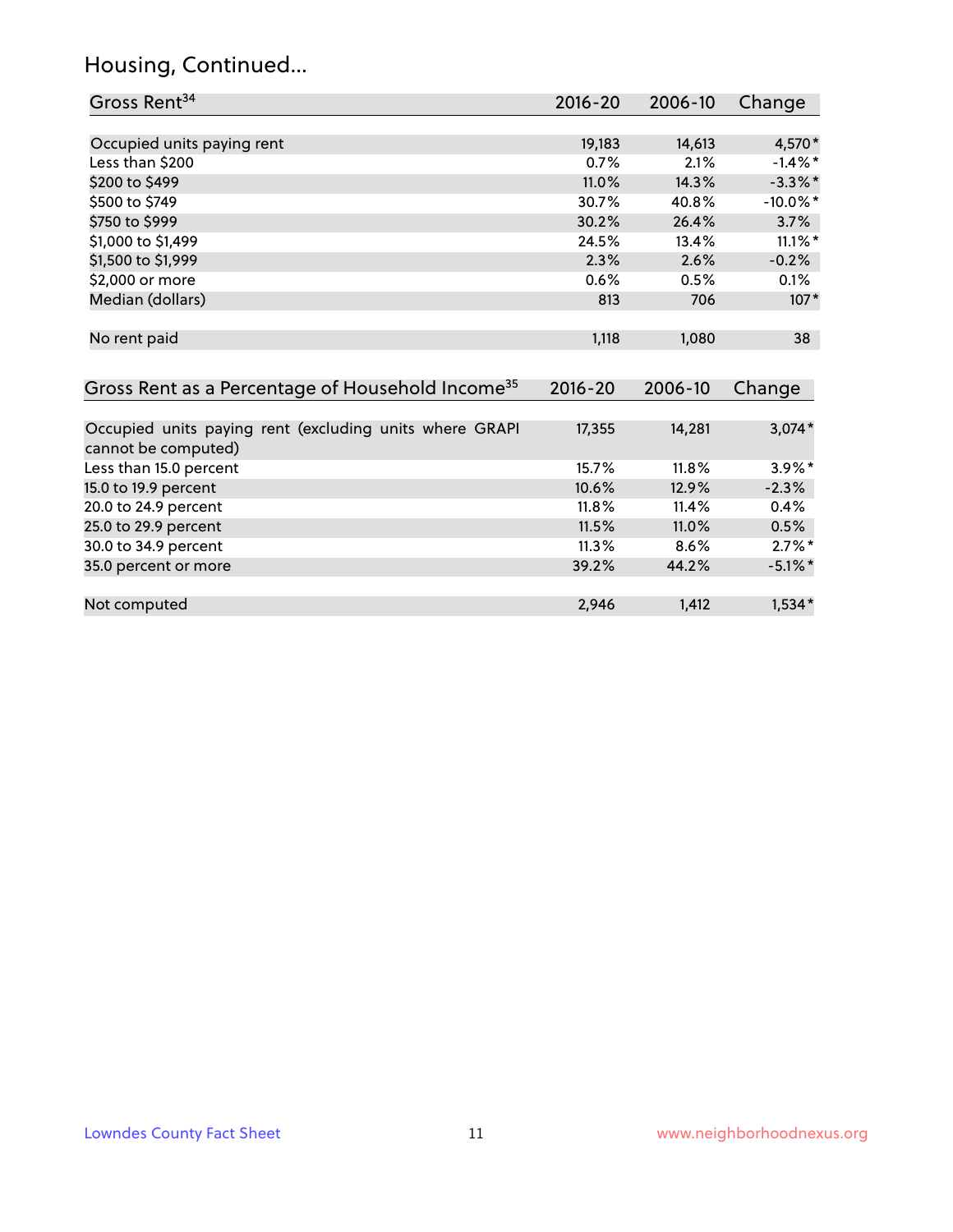## Community Involvement

| Voter Registration and Turnout <sup>36</sup> | 2020   |
|----------------------------------------------|--------|
|                                              |        |
| Active registered voters                     | 75,005 |
| Number voted in Presidential election        | 46.153 |
| Percent voted in Presidential election       | 61.5%  |

#### Transportation

| Commuting to Work <sup>37</sup>           | $2016 - 20$ | 2006-10 | Change     |
|-------------------------------------------|-------------|---------|------------|
|                                           |             |         |            |
| Workers 16 years and over                 | 50,987      | 47,431  | 3,556*     |
| Car, truck, or van - drove alone          | 83.7%       | 82.1%   | $1.6\%$    |
| Car, truck, or van - carpooled            | 9.4%        | 10.6%   | $-1.2%$    |
| Public transportation (excluding taxicab) | 0.3%        | 0.4%    | $-0.1%$    |
| Walked                                    | 2.3%        | 1.6%    | $0.8\%$ *  |
| Other means                               | 1.5%        | 3.6%    | $-2.0\%$ * |
| Worked at home                            | 2.7%        | 1.7%    | $0.9\%$ *  |
|                                           |             |         |            |
| Mean travel time to work (minutes)        | 19.5        | 17.0    | $2.5*$     |
|                                           |             |         |            |
| Vehicles Available <sup>38</sup>          | $2016 - 20$ | 2006-10 | Change     |
|                                           |             |         |            |
| Occupied housing units                    | 42,755      | 38,358  | 4,397*     |
| No vehicles available                     | 9.2%        | 6.4%    | $2.8\%*$   |
| 1 vehicle available                       | 33.3%       | 33.0%   | 0.3%       |
| 2 vehicles available                      | 38.7%       | 40.3%   | $-1.6%$    |
| 3 or more vehicles available              | 18.8%       | 20.2%   | $-1.4%$    |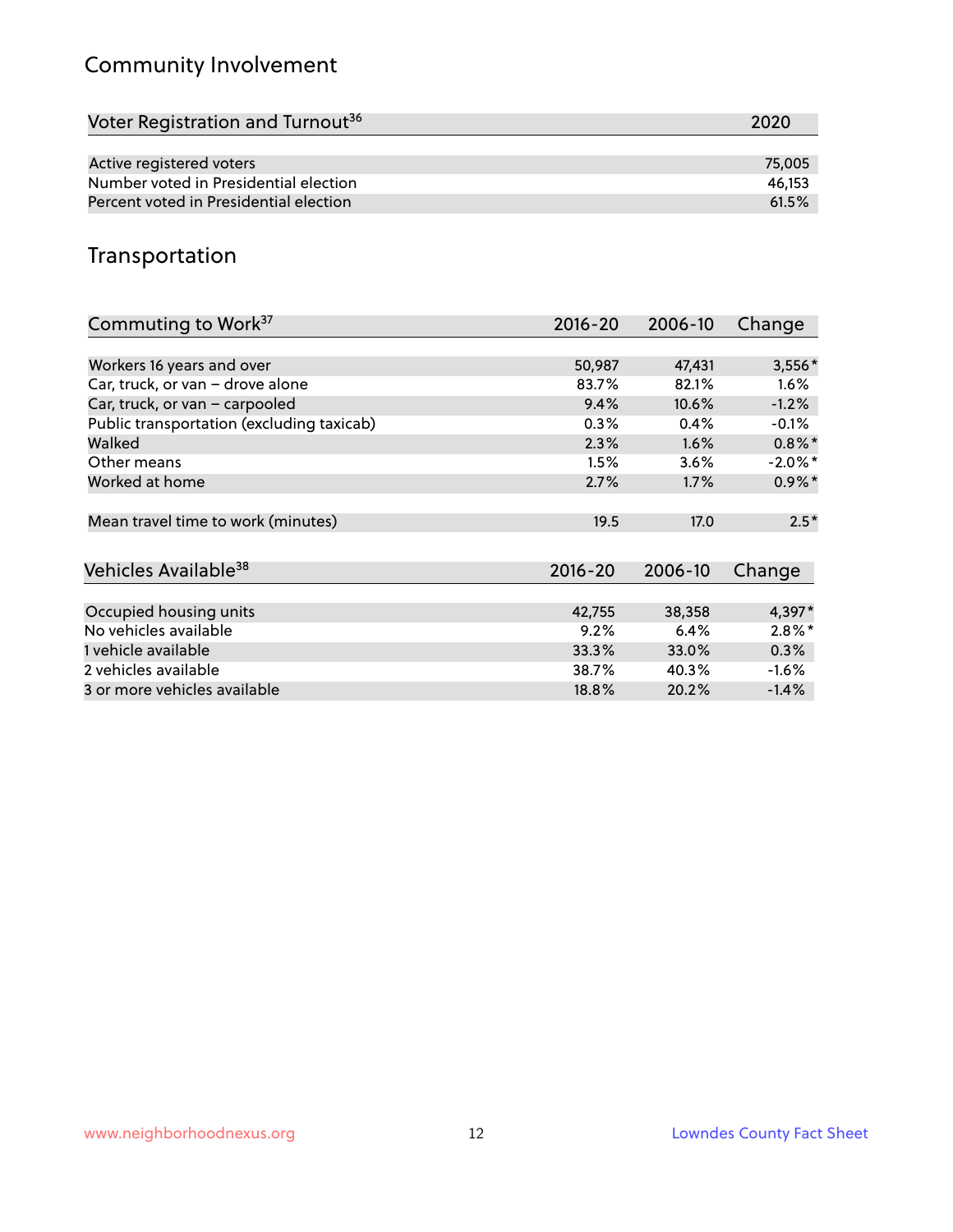#### Health

| Health Insurance coverage <sup>39</sup> | 2016-20 |
|-----------------------------------------|---------|
|-----------------------------------------|---------|

| Civilian Noninstitutionalized Population                | 110,534 |
|---------------------------------------------------------|---------|
| With health insurance coverage                          | 84.8%   |
| With private health insurance coverage                  | 68.6%   |
| With public health coverage                             | 31.9%   |
| No health insurance coverage                            | 15.2%   |
| Civilian Noninstitutionalized Population Under 19 years | 30,387  |
| No health insurance coverage                            | 5.9%    |
| Civilian Noninstitutionalized Population 19 to 64 years | 66,077  |
| In labor force:                                         | 47,445  |
| Employed:                                               | 45,063  |
| With health insurance coverage                          | 81.3%   |
| With private health insurance coverage                  | 34.6%   |
| With public coverage                                    | 7.4%    |
| No health insurance coverage                            | 18.7%   |
| Unemployed:                                             | 2,382   |
| With health insurance coverage                          | 59.9%   |
| With private health insurance coverage                  | 34.6%   |
| With public coverage                                    | 26.9%   |
| No health insurance coverage                            | 40.1%   |
| Not in labor force:                                     | 18,632  |
| With health insurance coverage                          | 70.0%   |
| With private health insurance coverage                  | 51.6%   |
| With public coverage                                    | 28.5%   |
| No health insurance coverage                            | 30.0%   |

# **Health Factors Most Recent** And The Control of the Control of The Control of The Control of The Control of The Control of The Control of The Control of The Control of The Control of The Control of The Control of The Contr

| Premature Death (YPLL before age 75 per 100,000 population, age-adjusted) <sup>40</sup> | 9,556.7 |
|-----------------------------------------------------------------------------------------|---------|
| Average number of Physically Unhealthy Days <sup>41</sup>                               | 4.9     |
| Average number of Mentally Unhealthy Days <sup>42</sup>                                 | 5.5     |
| Low Birthweight Births <sup>43</sup>                                                    | 11.2%   |
| Diabetes Prevalence <sup>44</sup>                                                       | 13.5%   |
| HIV Prevalence (per 100,000 population) <sup>45</sup>                                   | 644.1   |
| Rate, Deduplicated ER Visits for Asthma, Ages 0-17 <sup>46</sup>                        | 532.1   |